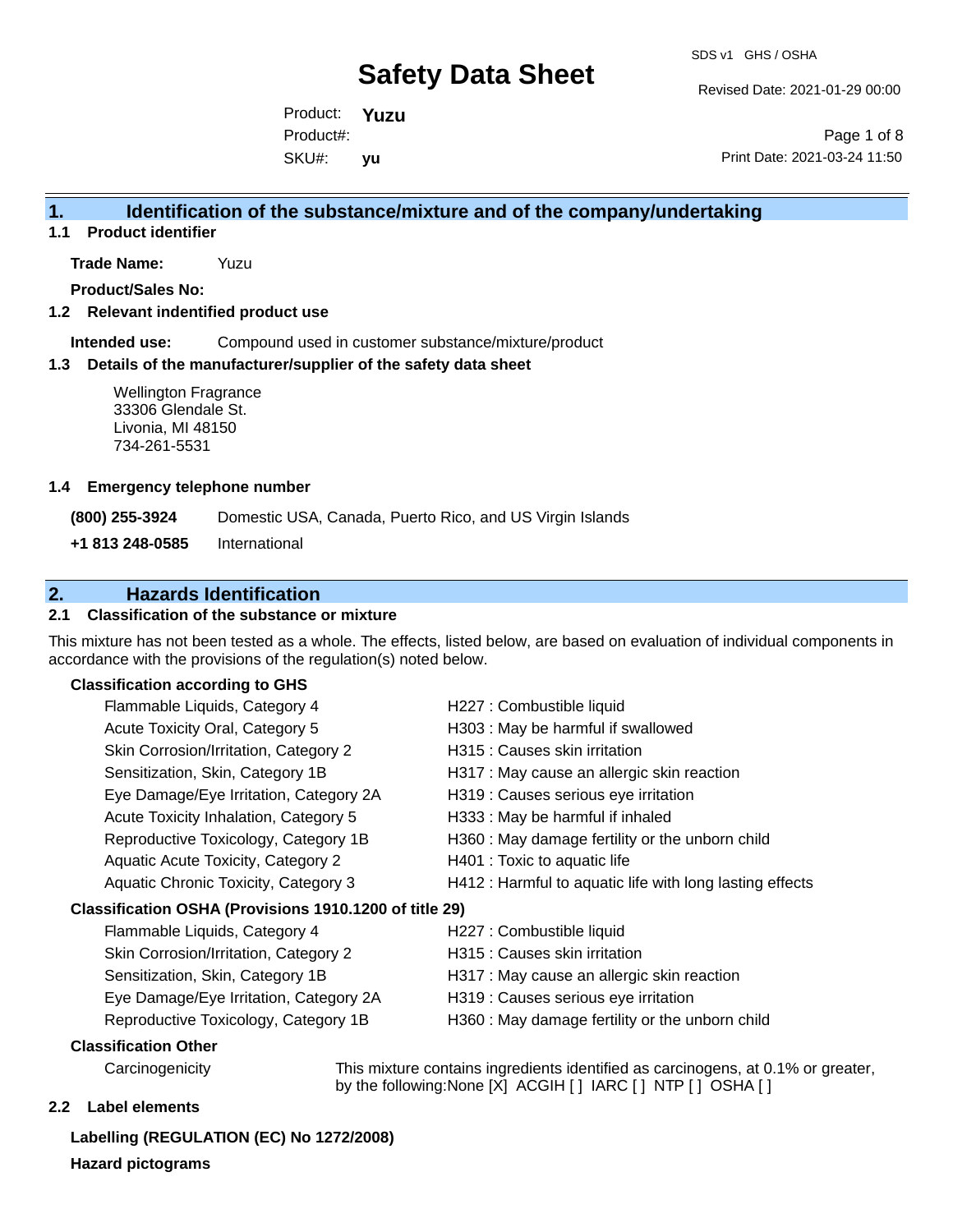Revised Date: 2021-01-29 00:00

Product: **Yuzu** SKU#: Product#: **yu**

Page 2 of 8 Print Date: 2021-03-24 11:50



**Signal Word: Danger**

### **Hazard statments** H227 Combustible liquid H303 May be harmful if swallowed H315 Causes skin irritation H317 May cause an allergic skin reaction H319 Causes serious eye irritation H333 May be harmful if inhaled H360 May damage fertility or the unborn child H401 Toxic to aquatic life H412 **Harmful to aquatic life with long lasting effects**

#### **Precautionary Statements**

#### **Prevention:**

| .                    |                                                                                                                                       |
|----------------------|---------------------------------------------------------------------------------------------------------------------------------------|
| P <sub>201</sub>     | Obtain special instructions before use                                                                                                |
| P <sub>202</sub>     | Do not handle until all safety precautions have been read and understood                                                              |
| P <sub>235</sub>     | Keep cool                                                                                                                             |
| P <sub>264</sub>     | Wash hands thoroughly after handling                                                                                                  |
| P272                 | Contaminated work clothing should not be allowed out of the workplace                                                                 |
| P273                 | Avoid release to the environment                                                                                                      |
| P <sub>281</sub>     | Use personal protective equipment as required                                                                                         |
| Response:            |                                                                                                                                       |
| $P302 + P352$        | IF ON SKIN: Wash with soap and water                                                                                                  |
| $P304 + P312$        | IF INHALED: Call a POISON CENTER or doctor/physician if you feel unwell                                                               |
| $P305 + P351 + P338$ | IF IN EYES: Rinse cautiously with water for several minutes Remove contact lenses if<br>present and easy to do. continue rinsing      |
| $P308 + P313$        | IF exposed or concerned: Get medical advice/attention                                                                                 |
| P312                 | Call a POISON CENTER or doctor/physician if you feel unwell                                                                           |
| P333 + P313          | If skin irritation or a rash occurs: Get medical advice/attention                                                                     |
| $P337 + P313$        | If eye irritation persists: Get medical advice/attention                                                                              |
| P362                 | Take off contaminated clothing and wash before reuse                                                                                  |
| P363                 | Wash contaminated clothing before reuse                                                                                               |
| P370 + P378          | In case of fire: Use Carbon dioxide (CO2), Dry chemical, or Foam for extinction. Do not use<br>a direct water jet on burning material |

#### **2.3 Other Hazards**

**no data available**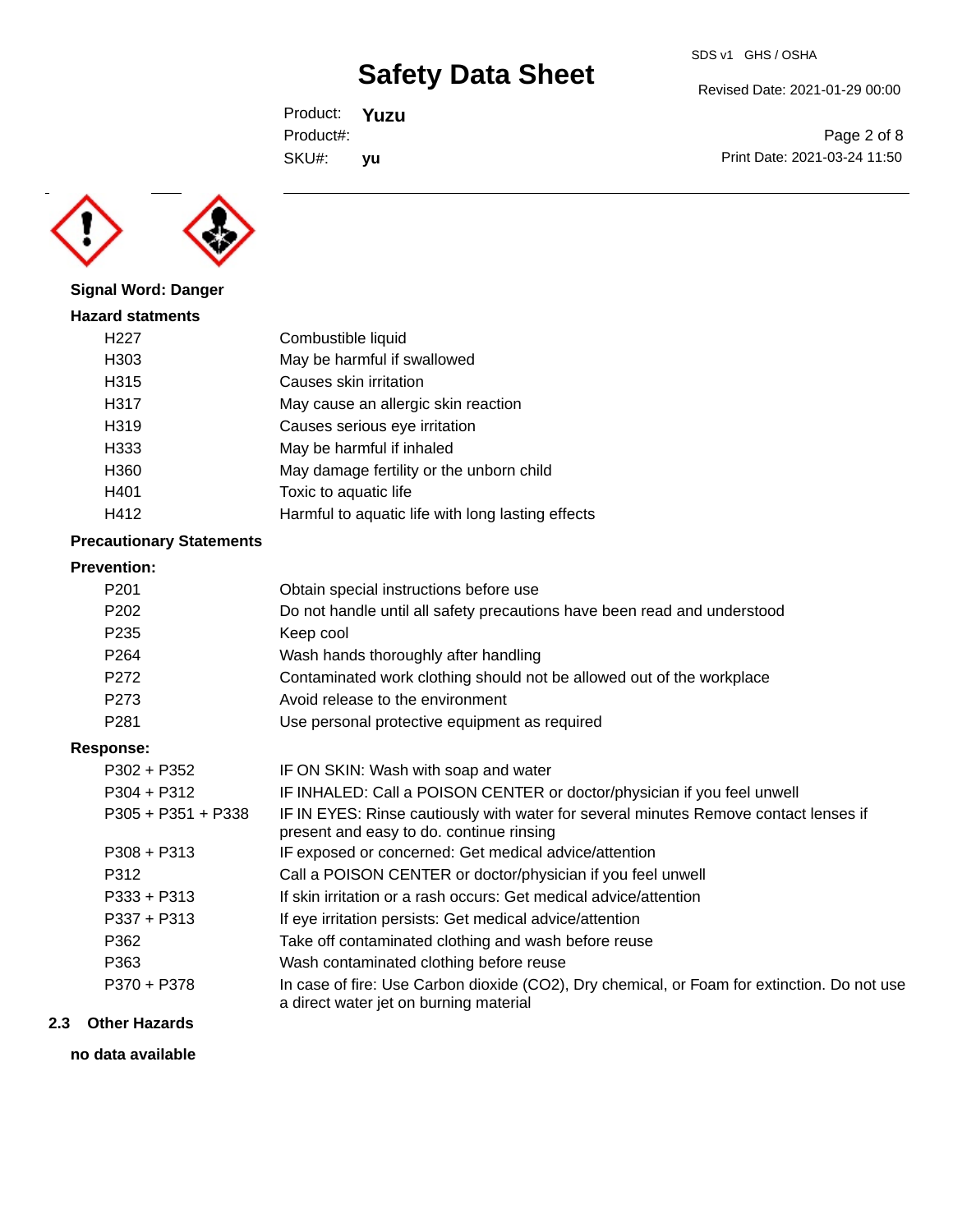Revised Date: 2021-01-29 00:00

Product: **Yuzu** SKU#: Product#: **yu**

Page 3 of 8 Print Date: 2021-03-24 11:50

### **3. Composition/Information on Ingredients**

#### **3.1 Mixtures**

This product is a complex mixture of ingredients, which contains among others the following substance(s), presenting a health or environmental hazard within the meaning of the UN Globally Harmonized System of Classification and Labeling of Chemicals (GHS):

| CAS#<br>Ingredient                         | EC#                                                                                                                                                                                                                                                                                                                                                           | Conc.<br>Range | <b>GHS Classification</b>           |  |  |
|--------------------------------------------|---------------------------------------------------------------------------------------------------------------------------------------------------------------------------------------------------------------------------------------------------------------------------------------------------------------------------------------------------------------|----------------|-------------------------------------|--|--|
| <b>5989-27-5</b> 227-813-5                 |                                                                                                                                                                                                                                                                                                                                                               | $5 - 10%$      | H226; H304; H315; H317; H400; H412  |  |  |
| Limonene                                   |                                                                                                                                                                                                                                                                                                                                                               |                |                                     |  |  |
| 101-86-0                                   | 202-983-3                                                                                                                                                                                                                                                                                                                                                     | $2 - 5%$       | H303; H316; H317; H400; H411        |  |  |
| Hexyl cinnamal                             |                                                                                                                                                                                                                                                                                                                                                               |                |                                     |  |  |
| <b>98-55-5</b> 202-680-6                   |                                                                                                                                                                                                                                                                                                                                                               | $2 - 5%$       | H227; H303; H315; H319; H401        |  |  |
| <b>Terpineol</b>                           |                                                                                                                                                                                                                                                                                                                                                               |                |                                     |  |  |
| 140-11-4                                   | 205-399-7                                                                                                                                                                                                                                                                                                                                                     | $1 - 2%$       | H303; H401; H412                    |  |  |
| Benzyl acetate                             |                                                                                                                                                                                                                                                                                                                                                               |                |                                     |  |  |
| 1335-46-2 215-635-0                        |                                                                                                                                                                                                                                                                                                                                                               | $1 - 2%$       | H227; H315; H320; H401; H411        |  |  |
| Methyl Ionones                             |                                                                                                                                                                                                                                                                                                                                                               |                |                                     |  |  |
| 120-51-4                                   | 204-402-9                                                                                                                                                                                                                                                                                                                                                     | $1 - 2%$       | H302; H313; H400; H411              |  |  |
| <b>Benzyl Benzoate</b>                     |                                                                                                                                                                                                                                                                                                                                                               |                |                                     |  |  |
| <b>5392-40-5</b> 226-394-6                 |                                                                                                                                                                                                                                                                                                                                                               | $1 - 2%$       | H313; H315; H317; H319; H401        |  |  |
| Citral                                     |                                                                                                                                                                                                                                                                                                                                                               |                |                                     |  |  |
| 115-95-7 204-116-4                         |                                                                                                                                                                                                                                                                                                                                                               | $1 - 2%$       | H227; H315; H317; H320; H402        |  |  |
| <b>Linalyl Acetate</b>                     |                                                                                                                                                                                                                                                                                                                                                               |                |                                     |  |  |
| 78-70-6                                    | 201-134-4                                                                                                                                                                                                                                                                                                                                                     | $1 - 2%$       | H227; H303; H315; H317; H319; H402  |  |  |
| Linalool                                   |                                                                                                                                                                                                                                                                                                                                                               |                |                                     |  |  |
| <b>93-92-5</b> 202-288-5                   |                                                                                                                                                                                                                                                                                                                                                               | $1 - 2%$       | H227; H402                          |  |  |
| methylbenzyl acetate                       |                                                                                                                                                                                                                                                                                                                                                               |                |                                     |  |  |
| 80-54-6                                    | 201-289-8                                                                                                                                                                                                                                                                                                                                                     | $0.1 - 1.0 %$  | H227; H302; H315; H317; H360; H401; |  |  |
| H412<br><b>Butylphenyl Methylpropional</b> |                                                                                                                                                                                                                                                                                                                                                               |                |                                     |  |  |
|                                            | <b>6259-76-3</b> 228-408-6 0.1 - 1.0 %                                                                                                                                                                                                                                                                                                                        |                | H316; H317; H400; H410              |  |  |
| Hexyl salicylate                           |                                                                                                                                                                                                                                                                                                                                                               |                |                                     |  |  |
|                                            | <b>1205-17-0</b> 214-881-6 0.1 - 1.0 %                                                                                                                                                                                                                                                                                                                        |                | H303; H317; H361; H401; H411        |  |  |
|                                            | a-Methyl-1,3-benzodioxole-5-propionaldehyde                                                                                                                                                                                                                                                                                                                   |                |                                     |  |  |
|                                            | $\Omega$ . $\Omega$ . $\Omega$ . $\Omega$ . $\Omega$ . $\Omega$ . $\Omega$ . $\Omega$ . $\Omega$ . $\Omega$ . $\Omega$ . $\Omega$ . $\Omega$ . $\Omega$ . $\Omega$ . $\Omega$ . $\Omega$ . $\Omega$ . $\Omega$ . $\Omega$ . $\Omega$ . $\Omega$ . $\Omega$ . $\Omega$ . $\Omega$ . $\Omega$ . $\Omega$ . $\Omega$ . $\Omega$ . $\Omega$ . $\Omega$ . $\Omega$ |                |                                     |  |  |

See Section 16 for full text of GHS classification codes

See Section 16 for full text of GHS classification codes which where not shown in section 2

Total Hydrocarbon Content (%  $w/w$ ) = 8.08

# **4. First Aid Measures**

### **4.1 Description of first aid measures**

**Inhalation:** Remove from exposure site to fresh air and keep at rest. Obtain medical advice.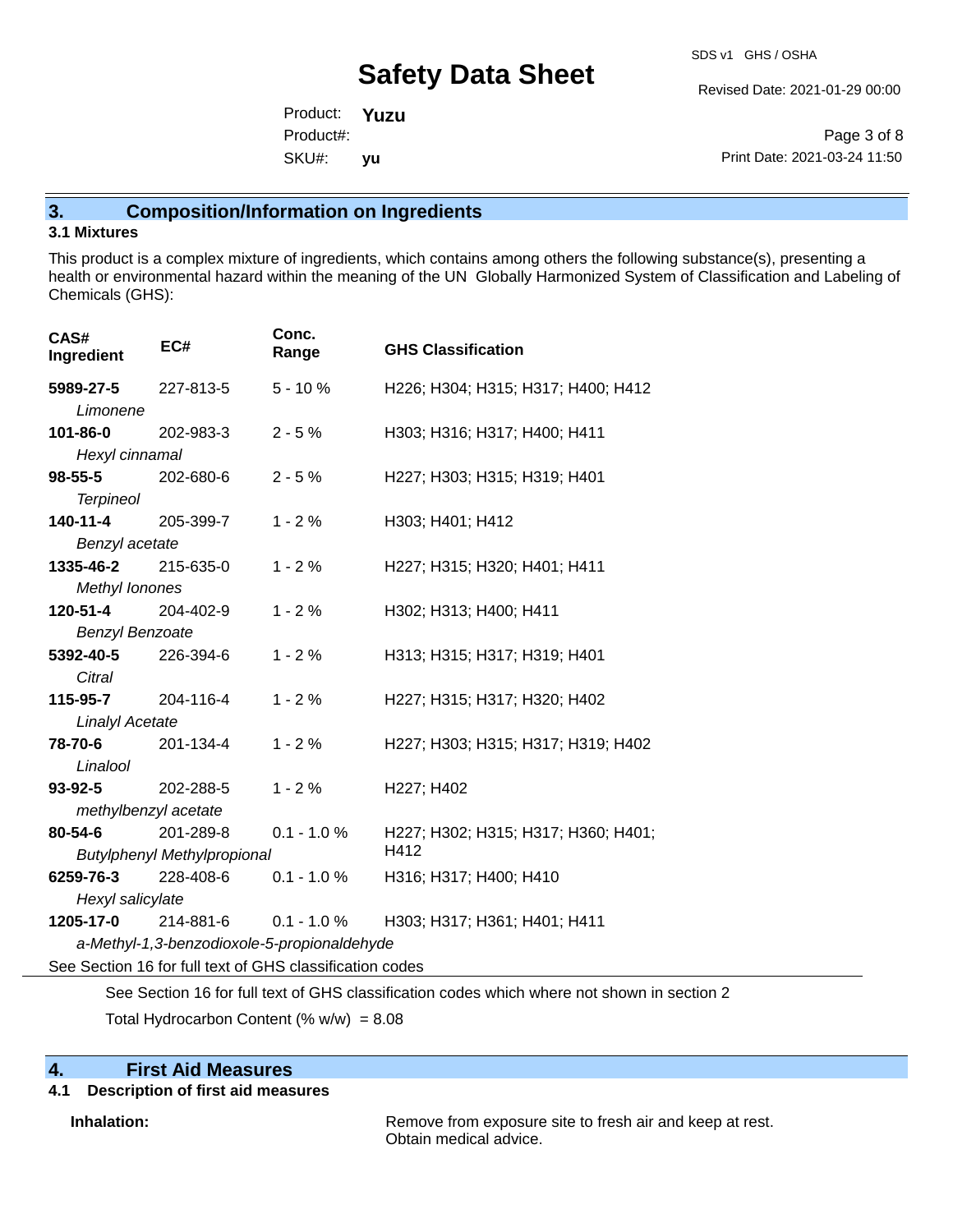SDS v1 GHS / OSHA

|                                                                                   |                    | <b>Safety Data Sheet</b>                                                                                               | Revised Date: 2021-01-29 00:00                                      |
|-----------------------------------------------------------------------------------|--------------------|------------------------------------------------------------------------------------------------------------------------|---------------------------------------------------------------------|
|                                                                                   | Product:           | Yuzu                                                                                                                   |                                                                     |
|                                                                                   | Product#:<br>SKU#: | yu                                                                                                                     | Page 4 of 8<br>Print Date: 2021-03-24 11:50                         |
| <b>Eye Exposure:</b>                                                              |                    | Flush immediately with water for at least 15 minutes.<br>Contact physician if symptoms persist.                        |                                                                     |
| <b>Skin Exposure:</b>                                                             |                    | Contact physician if symptoms persist.                                                                                 | Remove contaminated clothes. Wash thoroughly with water (and soap). |
| Ingestion:<br>Most important symptoms and effects, both acute and delayed<br>4.2  |                    | Rinse mouth with water and obtain medical advice.                                                                      |                                                                     |
| <b>Symptoms:</b>                                                                  |                    | no data available                                                                                                      |                                                                     |
| Risks:<br>4.3                                                                     |                    | Refer to Section 2.2 "Hazard Statements"<br>Indication of any immediate medical attention and special treatment needed |                                                                     |
| Treatment:                                                                        |                    | Refer to Section 2.2 "Response"                                                                                        |                                                                     |
| 5.<br><b>Fire-Fighting measures</b><br><b>Extinguishing media</b><br>5.1          |                    |                                                                                                                        |                                                                     |
| Suitable:                                                                         |                    | Carbon dioxide (CO2), Dry chemical, Foam                                                                               |                                                                     |
| <b>Unsuitable</b><br>Special hazards arising from the substance or mixture<br>5.2 |                    | Do not use a direct water jet on burning material                                                                      |                                                                     |
| <b>During fire fighting:</b><br><b>Advice for firefighters</b><br>5.3             |                    | Water may be ineffective                                                                                               |                                                                     |
| <b>Further information:</b>                                                       |                    | Standard procedure for chemical fires                                                                                  |                                                                     |

#### **6. Accidental Release Measures**

#### **6.1 Personal precautions, protective equipment and emergency procedures**

Avoid inhalation and contact with skin and eyes. A self-contained breathing apparatus is recommended in case of a major spill.

#### **6.2 Environmental precautions**

Keep away from drains, soil, and surface and groundwater.

#### **6.3 Methods and materials for containment and cleaning up**

Clean up spillage promptly. Remove ignition sources. Provide adequate ventilation. Avoid excessive inhalation of vapors. Gross spillages should be contained by use of sand or inert powder and disposed of according to the local regulations.

#### **6.4 Reference to other sections**

Not Applicable

#### **7. Handling and Storage**

#### **7.1 Precautions for safe handling**

Apply according to good manufacturing and industrial hygiene practices with proper ventilation. Do not drink, eat or smoke while handling. Respect good personal hygiene.

#### **7.2 Conditions for safe storage, including any incompatibilities**

Store in a cool, dry and ventilated area away from heat sources and protected from light in tightly closed original container. Avoid uncoated metal container. Keep air contact to a minimum.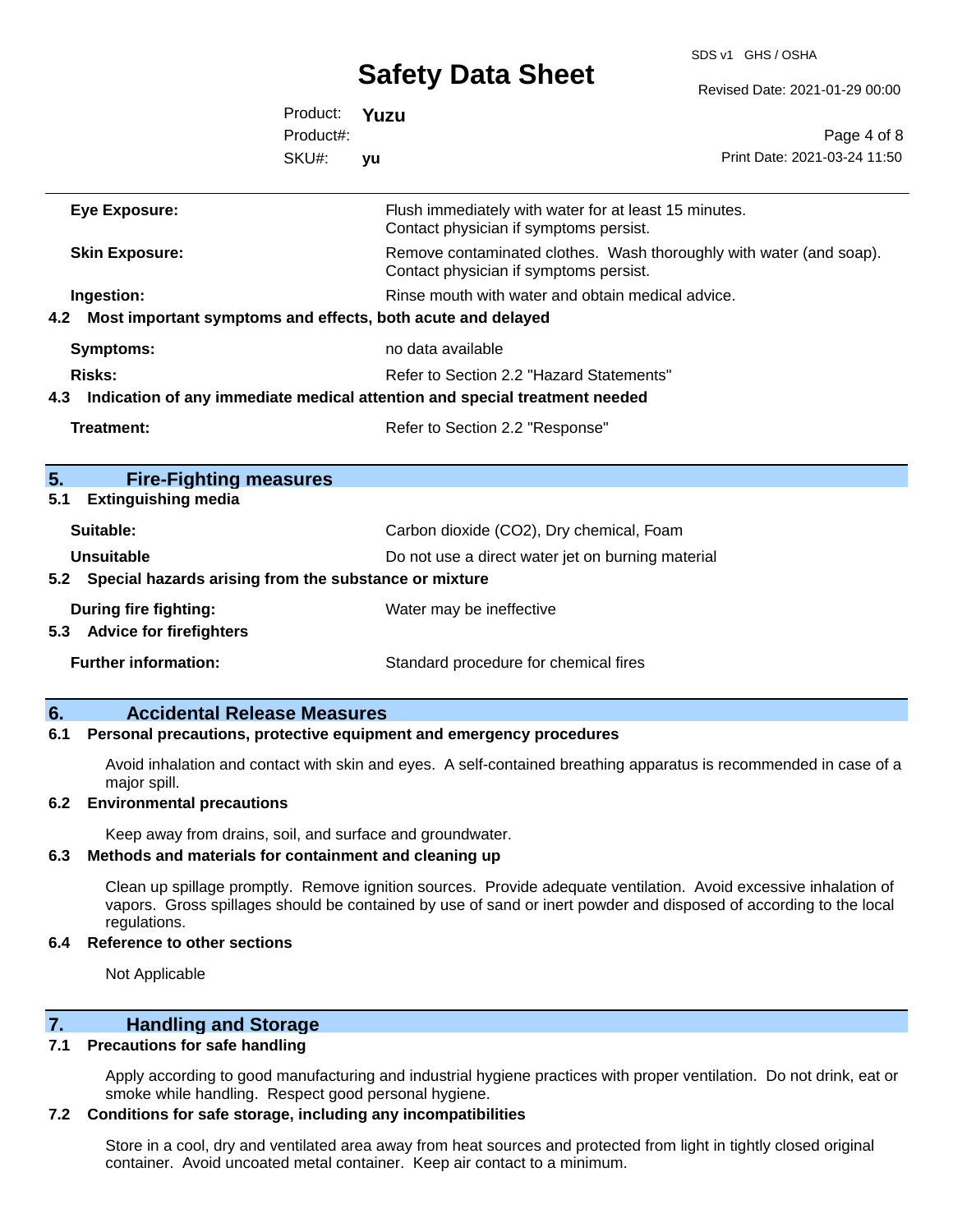Revised Date: 2021-01-29 00:00

Product: **Yuzu** SKU#: Product#: **yu**

Page 5 of 8 Print Date: 2021-03-24 11:50

#### **7.3 Specific end uses**

No information available

# **8. Exposure Controls/Personal Protection**

### **8.1 Control parameters**

| <b>Exposure Limits:</b>      |                |                                                                                                                                          |              |       |             |                                                  |  |
|------------------------------|----------------|------------------------------------------------------------------------------------------------------------------------------------------|--------------|-------|-------------|--------------------------------------------------|--|
| <b>Component</b>             |                |                                                                                                                                          | <b>ACGIH</b> | ACGIH | <b>OSHA</b> | <b>OSHA</b><br>TWA ppm STEL ppm TWA ppm STEL ppm |  |
| 140-11-4                     | Benzyl acetate |                                                                                                                                          | 10           |       |             |                                                  |  |
| <b>Engineering Controls:</b> |                | Use local exhaust as needed.<br>8.2 Exposure controls - Personal protective equipment                                                    |              |       |             |                                                  |  |
| Eye protection:              |                | Tightly sealed goggles, face shield, or safety glasses with brow guards and side shields, etc.<br>as may be appropriate for the exposure |              |       |             |                                                  |  |

**Respiratory protection:** Avoid excessive inhalation of concentrated vapors. Apply local ventilation where appropriate. **Skin protection:** Avoid Skin contact. Use chemically resistant gloves as needed.

# **9. Physical and Chemical Properties**

#### **9.1 Information on basic physical and chemical properties**

| Appearance:                  | Liquid                                    |
|------------------------------|-------------------------------------------|
| Odor:                        | Conforms to Standard                      |
| Color:                       | Nearlty Coloress G0- Pale Yellow (G0/1-3) |
| <b>Viscosity:</b>            | Liquid                                    |
| <b>Freezing Point:</b>       | Not determined                            |
| <b>Boiling Point:</b>        | Not determined                            |
| <b>Melting Point:</b>        | Not determined                            |
| <b>Flashpoint (CCCFP):</b>   | 182 F (83.33 C)                           |
| <b>Auto flammability:</b>    | Not determined                            |
| <b>Explosive Properties:</b> | None Expected                             |
| <b>Oxidizing properties:</b> | None Expected                             |
| Vapor Pressure (mmHg@20 C):  | 0.0594                                    |
| %VOC:                        | 10.70                                     |
| Specific Gravity @ 25 C:     | 0.9240                                    |
| Density @ 25 C:              | 0.9210                                    |
| Refractive Index @ 20 C:     | 1.4600                                    |
| Soluble in:                  | Oil                                       |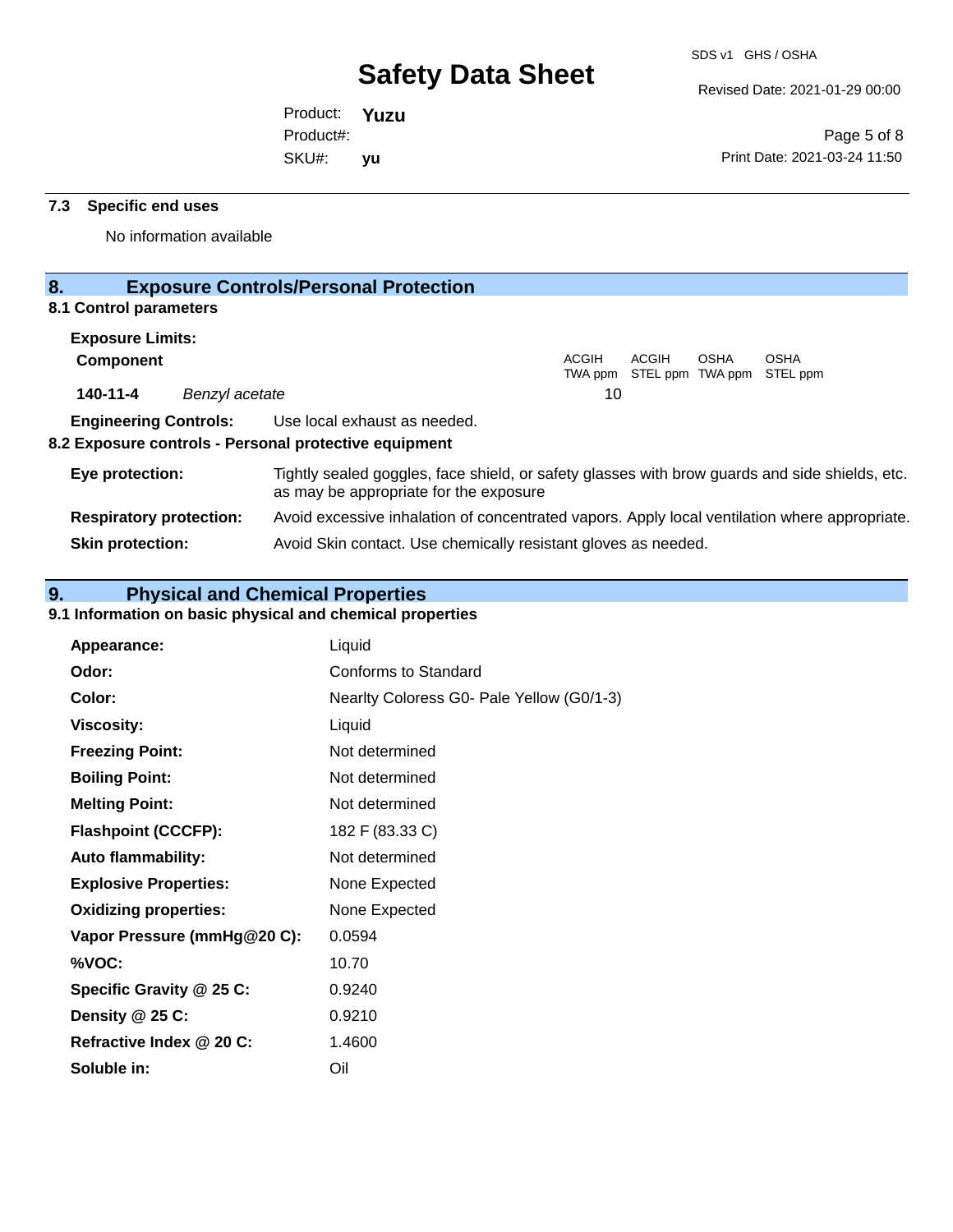Revised Date: 2021-01-29 00:00

Product: **Yuzu** SKU#: Product#: **yu**

Page 6 of 8 Print Date: 2021-03-24 11:50

# **10. Stability and Reactivity**

| 10.1 Reactivity                         | None                                               |
|-----------------------------------------|----------------------------------------------------|
| <b>10.2 Chemical stability</b>          | Stable                                             |
| 10.3 Possibility of hazardous reactions | None known                                         |
| 10.4 Conditions to avoid                | None known                                         |
| 10.5 Incompatible materials             | Strong oxidizing agents, strong acids, and alkalis |
| 10.6 Hazardous decomposition products   | None known                                         |

### **11. Toxicological Information**

### **11.1 Toxicological Effects**

Acute Toxicity Estimates (ATEs) based on the individual Ingredient Toxicity Data utilizing the "Additivity Formula"

| Acute toxicity - Oral - (Rat) mg/kg                | (LD50: 4471.4045) May be harmful if swallowed            |
|----------------------------------------------------|----------------------------------------------------------|
| Acute toxicity - Dermal - (Rabbit) mg/kg           | Not classified - the classification criteria are not met |
| Acute toxicity - Inhalation - (Rat) mg/L/4hr       | (LD50: 135.5527) May be harmful if inhaled               |
| <b>Skin corrosion / irritation</b>                 | Causes skin irritation                                   |
| Serious eye damage / irritation                    | Causes serious eye irritation                            |
| <b>Respiratory sensitization</b>                   | Not classified - the classification criteria are not met |
| <b>Skin sensitization</b>                          | May cause an allergic skin reaction                      |
| Germ cell mutagenicity                             | Not classified - the classification criteria are not met |
| Carcinogenicity                                    | Not classified - the classification criteria are not met |
| <b>Reproductive toxicity</b>                       | May damage fertility or the unborn child                 |
| Specific target organ toxicity - single exposure   | Not classified - the classification criteria are not met |
| Specific target organ toxicity - repeated exposure | Not classified - the classification criteria are not met |
| <b>Aspiration hazard</b>                           | Not classified - the classification criteria are not met |

### **12. Ecological Information 12.1 Toxicity**

| <b>Acute acquatic toxicity</b>     | Toxic to aquatic life                             |
|------------------------------------|---------------------------------------------------|
| <b>Chronic acquatic toxicity</b>   | Harmful to aquatic life with long lasting effects |
| <b>Toxicity Data on soil</b>       | no data available                                 |
| <b>Toxicity on other organisms</b> | no data available                                 |
|                                    |                                                   |
| 12.2 Persistence and degradability | no data available                                 |
| 12.3 Bioaccumulative potential     | no data available                                 |
| 12.4 Mobility in soil              | no data available                                 |
| 12.5 Other adverse effects         | no data available                                 |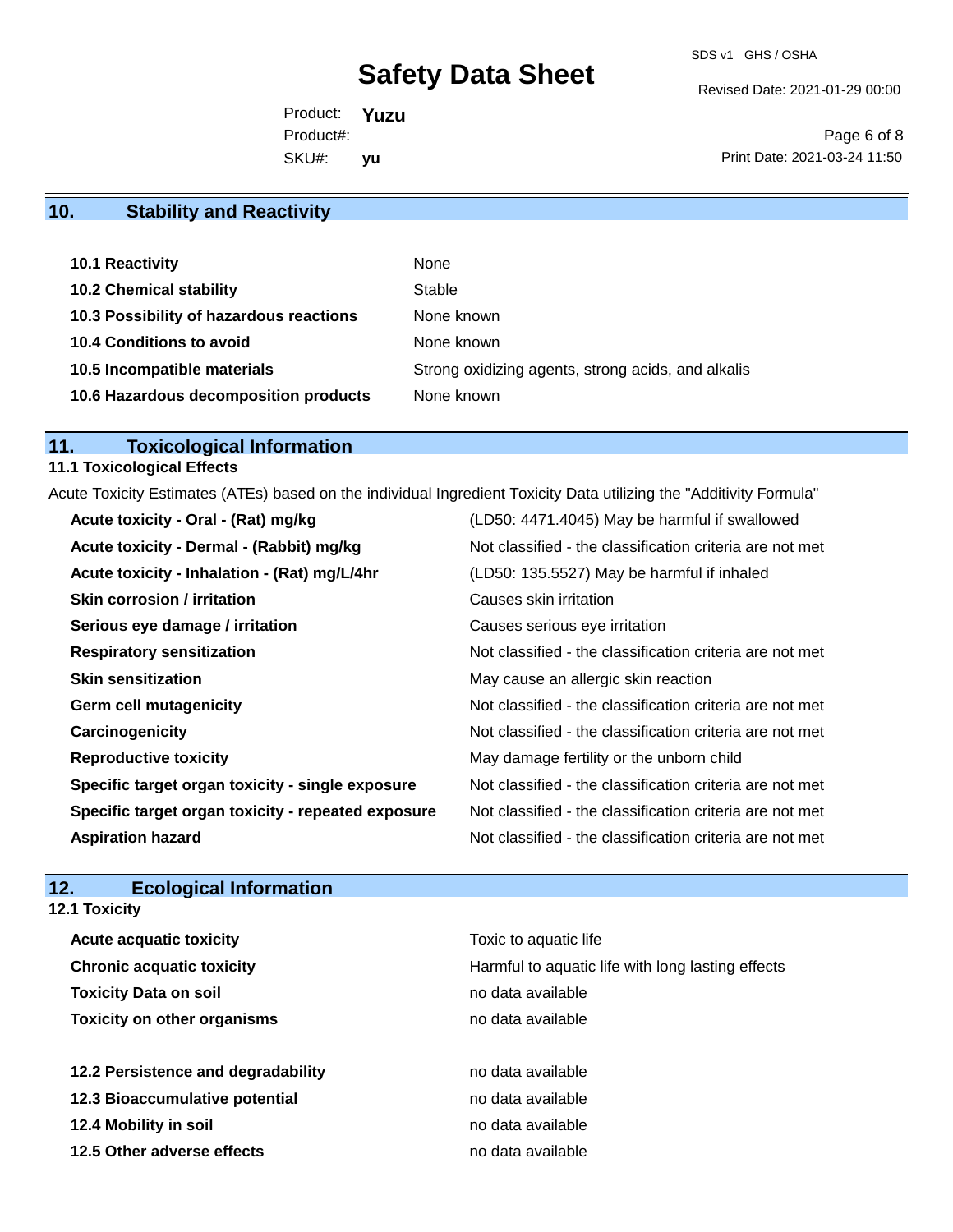Revised Date: 2021-01-29 00:00

Product: **Yuzu** SKU#: Product#: **yu**

Page 7 of 8 Print Date: 2021-03-24 11:50

#### **13. Disposal Conditions**

#### **13.1 Waste treatment methods**

Do not allow product to reach sewage systems. Dispose of in accordance with all local and national regulations. Send to a licensed waste management company.The product should not be allowed to enter drains, water courses or the soil. Do not contaminate ponds, waterways or ditches with chemical or used container.

#### **14. Transport Information**

| <b>Marine Pollutant</b><br>No.           |              |                                     |                 |        |
|------------------------------------------|--------------|-------------------------------------|-----------------|--------|
| Regulator                                | <b>Class</b> | <b>Pack Group</b>                   | <b>Sub Risk</b> | UN-nr. |
| U.S. DOT (Non-Bulk)                      |              | Not Regulated - Not Dangerous Goods |                 |        |
| <b>Chemicals NOI</b>                     |              |                                     |                 |        |
| <b>ADR/RID (International Road/Rail)</b> |              | Not Regulated - Not Dangerous Goods |                 |        |
| <b>Chemicals NOI</b>                     |              |                                     |                 |        |
| <b>IATA (Air Cargo)</b>                  |              | Not Regulated - Not Dangerous Goods |                 |        |
| <b>Chemicals NOI</b>                     |              |                                     |                 |        |
| <b>IMDG (Sea)</b>                        |              | Not Regulated - Not Dangerous Goods |                 |        |
| <b>Chemicals NOI</b>                     |              |                                     |                 |        |
|                                          |              |                                     |                 |        |

| 15.                                       | <b>Regulatory Information</b> |               |                                                                                                  |  |
|-------------------------------------------|-------------------------------|---------------|--------------------------------------------------------------------------------------------------|--|
| <b>U.S. Federal Regulations</b>           |                               |               |                                                                                                  |  |
| <b>TSCA (Toxic Substance Control Act)</b> |                               |               | All components of the substance/mixture are listed or exempt                                     |  |
| 40 CFR(EPCRA, SARA, CERCLA and CAA)       |                               |               | This product contains NO components of concern.                                                  |  |
| <b>U.S. State Regulations</b>             |                               |               |                                                                                                  |  |
| <b>California Proposition 65 Warning</b>  |                               |               | This product contains the following components:                                                  |  |
| 123-35-3(NF 204-622-5 0.01 - 0.1%         |                               |               | beta-Myrcene (Natural Source)                                                                    |  |
| <b>Canadian Regulations</b>               |                               |               |                                                                                                  |  |
| <b>DSL</b>                                |                               |               | 100.00% of the components are listed or exempt. The following<br>components are NOT on the List: |  |
| 94201-73-7                                | 303-662-1                     | $\leq$ 20 ppm | Tetrahydro-4-methyl-2-phenyl-2H-pyran                                                            |  |

# **16. Other Information**

#### **GHS H-Statements referred to under section 3 and not listed in section 2**

| H226 : Flammable liquid and vapour                          | H302 : Harmful if swallowed                                  |
|-------------------------------------------------------------|--------------------------------------------------------------|
| H304 : May be fatal if swallowed and enters airways         | H313 : May be harmful in contact with skin                   |
| H316 : Causes mild skin irritation                          | H317 : May cause an allergic skin reaction                   |
| H320 : Causes eye irritation                                | H361: Suspected of damaging fertility or the unborn<br>child |
| H400 : Very Toxic to aquatic life                           | H402 : Harmful to aquatic life                               |
| H410 : Very toxic to aquatic life with long lasting effects | H411 : Toxic to aquatic life with long lasting effects       |
| <b>Total Fractional Values</b>                              |                                                              |